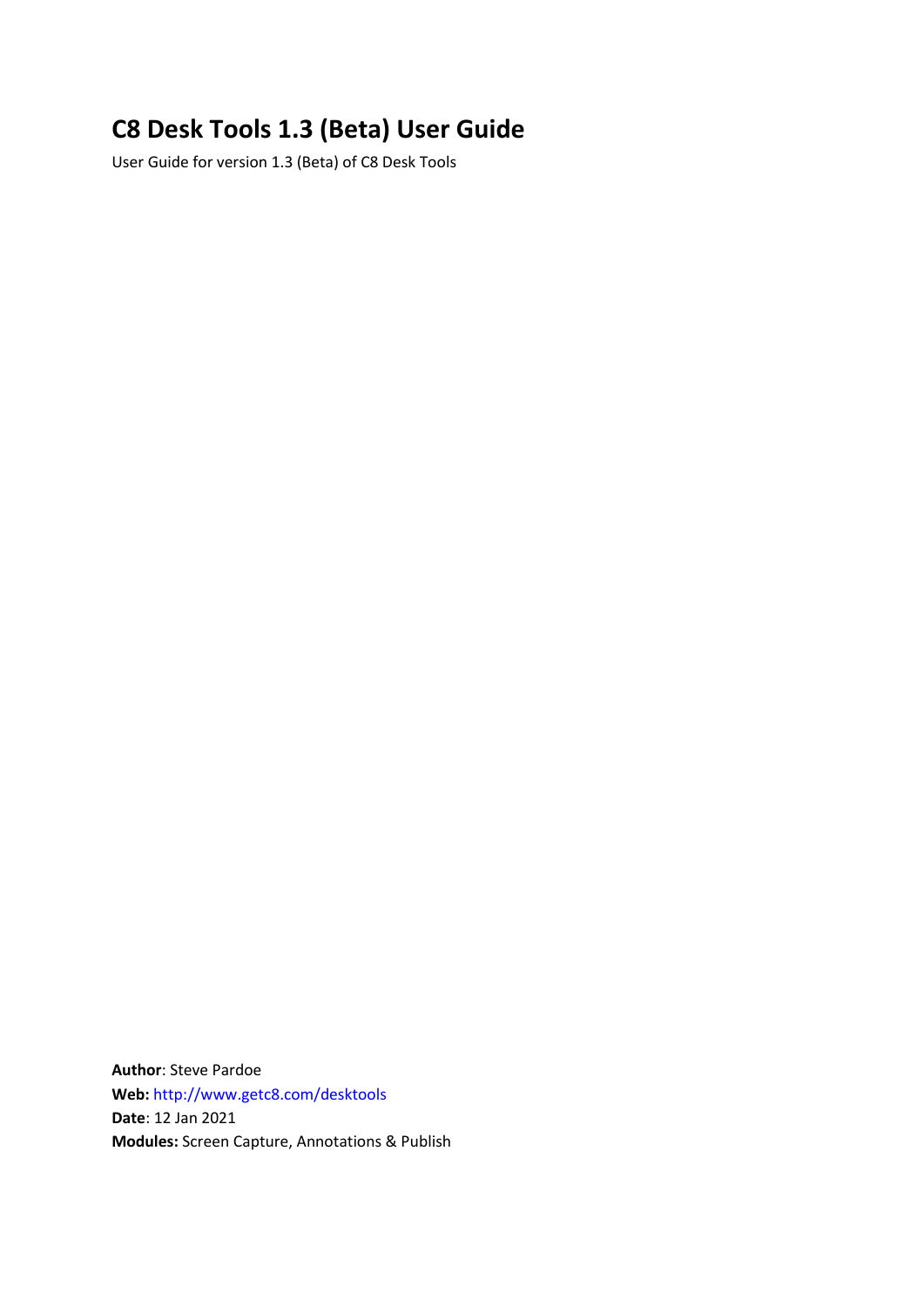## **C8 Desk Tools 1.3 (Beta) User Guide**

C8 Desk Tools v1.3 contains the initial module, focussing on image capture, annotation and distribution.

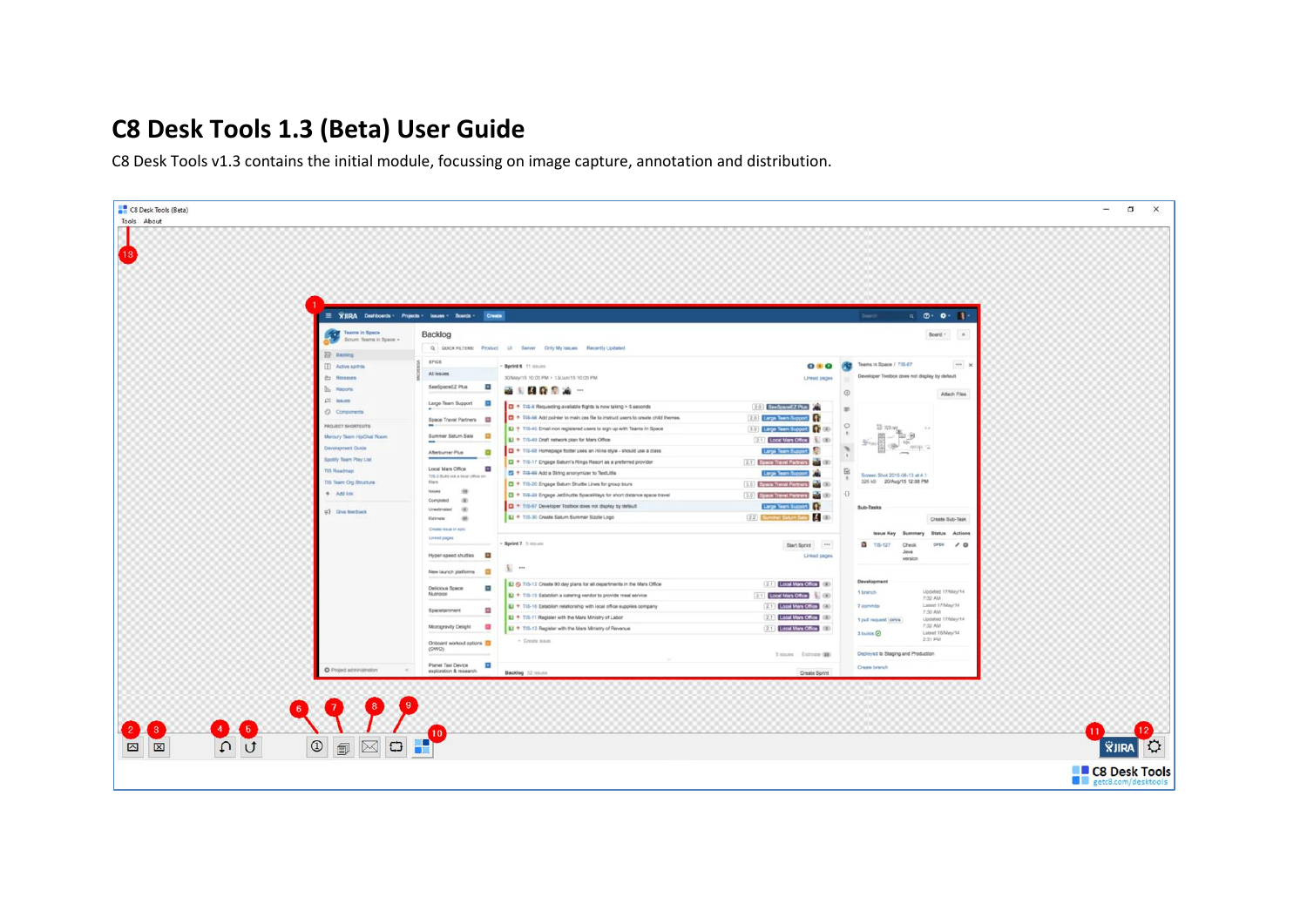### **Functionality – Main Screen**

**#1: Image Area:** This auto sizes depending on a captured (via crosshairs (**#9**)) or pasted image. This is the area where the annotations are made.

**#2: Zoom In.**

#### **#3: Zoom Out.**

**#4: Undo:** Unlimited number of undo actions. If undo removes a numbered annotation of any kind, numbering is adjusted accordingly.

**#5: Redo:** Unlimited number of redo actions. If redo reinstates a numbered annotation of any kind, numbering is adjusted accordingly.

**#6: Toggle Numbering:** Next number can be selected via the settings pop-up menu (**#12**) if required.

**#7: Copy:** Copies the current image, including all annotations to the clipboard. From there it can be pasted into MS Word, Skype, JIRA and C8 Web.

**#8: Email:** Saves the current image, including all annotations to a jpg file, opens the default mail client on the machine and attaches the image to a new email. Option to specify attachment name (default is timestamp based).

**#9: Capture Crosshairs:** Multi-monitor capable screen capture tool. Following capture, image is available in C8 Desk Tools for annotation. Operation is the typical click, hold, move and release operation.



**#1:** Following capture, click this to take the captured image to C8 Desk Tools. **#2:** Cancel capture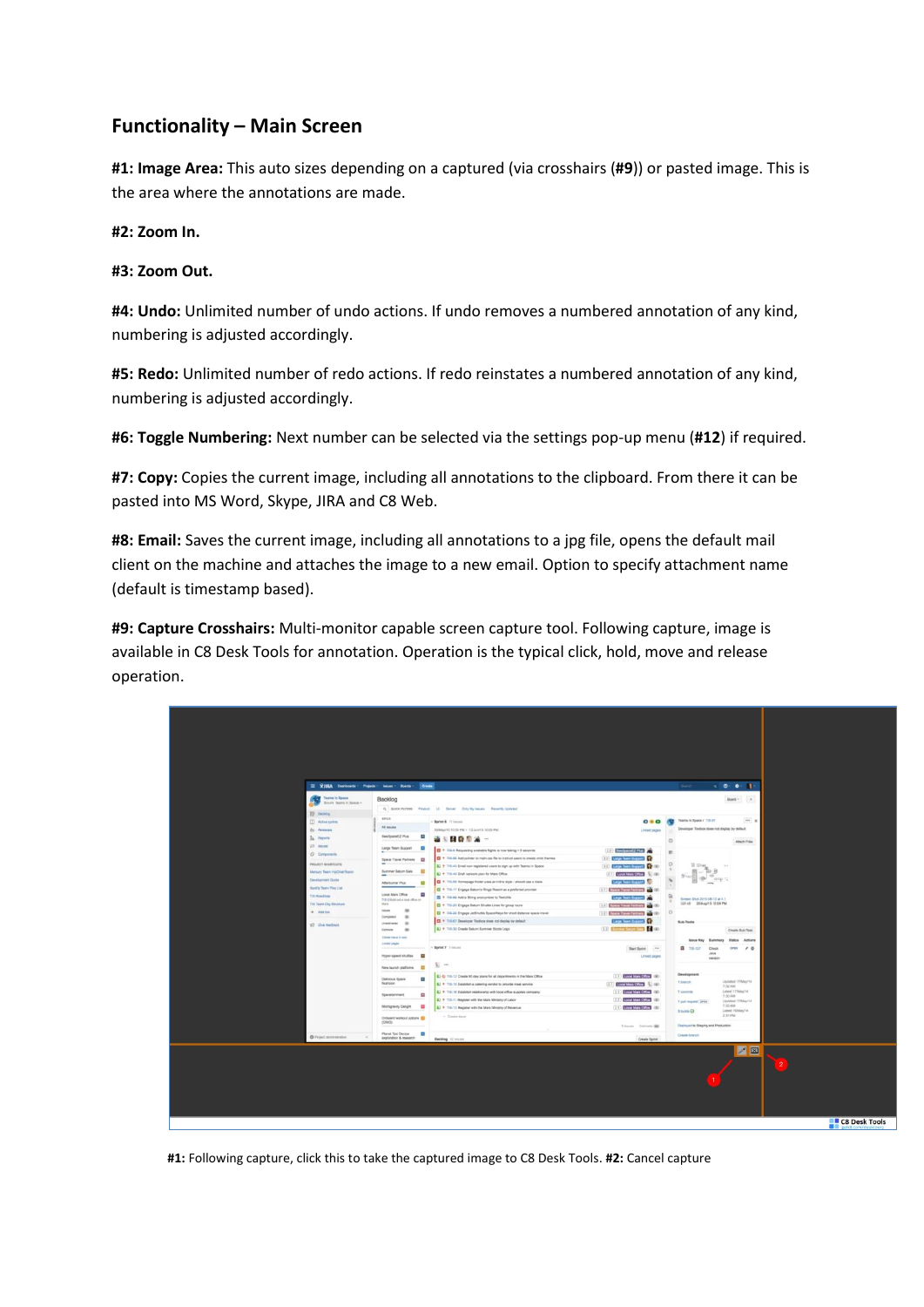**#10: Push to C8 Web** [Coming Soon]

**#11: Push to JIRA** [Coming Soon]

**#12: Settings:** Options to set next annotation number, C8 Web Token and Jira token.

### **Functionality – Tools Menu**

#### **#13: Pull-down Tools Menu:**

| C8 Desk Tools (Beta) |                                                        |          |                                                                |                                      |
|----------------------|--------------------------------------------------------|----------|----------------------------------------------------------------|--------------------------------------|
| Tools<br>About       |                                                        |          |                                                                |                                      |
| 14                   |                                                        |          |                                                                | 6                                    |
| ◯ No Draw            | <b>XJIRA</b><br>$\equiv$<br>Dashboards +<br>Projects - |          | Create<br>Boards -<br>Issues -                                 | $\bf{0}$                             |
| $\odot$ Line         | 6 <sup>ms in Space</sup><br>um: Teams in Space +       |          | Backlog<br>17<br>Q.<br>LII<br>QUICK FILTERS:<br>Ser<br>Product |                                      |
| ◯ Box Draw           | 呂<br>Backlog<br>Active sprints<br>Ш                    |          | <b>EPICS</b>                                                   | 7<br>闫<br>$~\times$ Sprint 6 11 iss  |
| ◯ Free Draw          | Releases<br>甴                                          | AERSIONS | All issues                                                     | 30/May/15 10:0<br>8                  |
|                      | Do <sub>b</sub><br>Reports                             |          | ×<br>SeeSpaceEZ Plus                                           | <b>R</b>                             |
| <b>PASTE</b>         | Ωī<br><b>Issues</b><br>43<br>Components                |          | E<br>Large Team Support<br>۰<br>-                              | £3<br>$\Box$ + TiS-8 F               |
|                      |                                                        |          |                                                                | 9                                    |
| 15                   |                                                        |          |                                                                |                                      |
|                      |                                                        |          |                                                                | C8 Desk Tools<br>getc8.com/desktools |

**#14: Annotation Type:** No Draw permits click, hold and move of the image area (**#1**).

**#15: Paste:** Replace the current image in the image area (**#1**) if one is present on the clipboard (refer **#16**) and paste the image, ready for annotation.

**#16: Clipboard Image Area:** If there is an image on the clipboard (e.g. copied from any source onto the clipboard), it will appear here automatically. Additionally if a jpeg or bitmap image file has been copied to the clipboard (e.g. from Windows Explorer), it will be opened and shown in the Clipboard Image Area.

**#17: Annotation Prefix:** Enter a prefix here to be used on all subsequent numbered annotations. This provides additional context if required. An example would be the prefix 'RSK' for risks etc.

**NOTE:** Functionality for items **#6** through **#9** are included on this pull down menu in addition to the main screen for convenience.